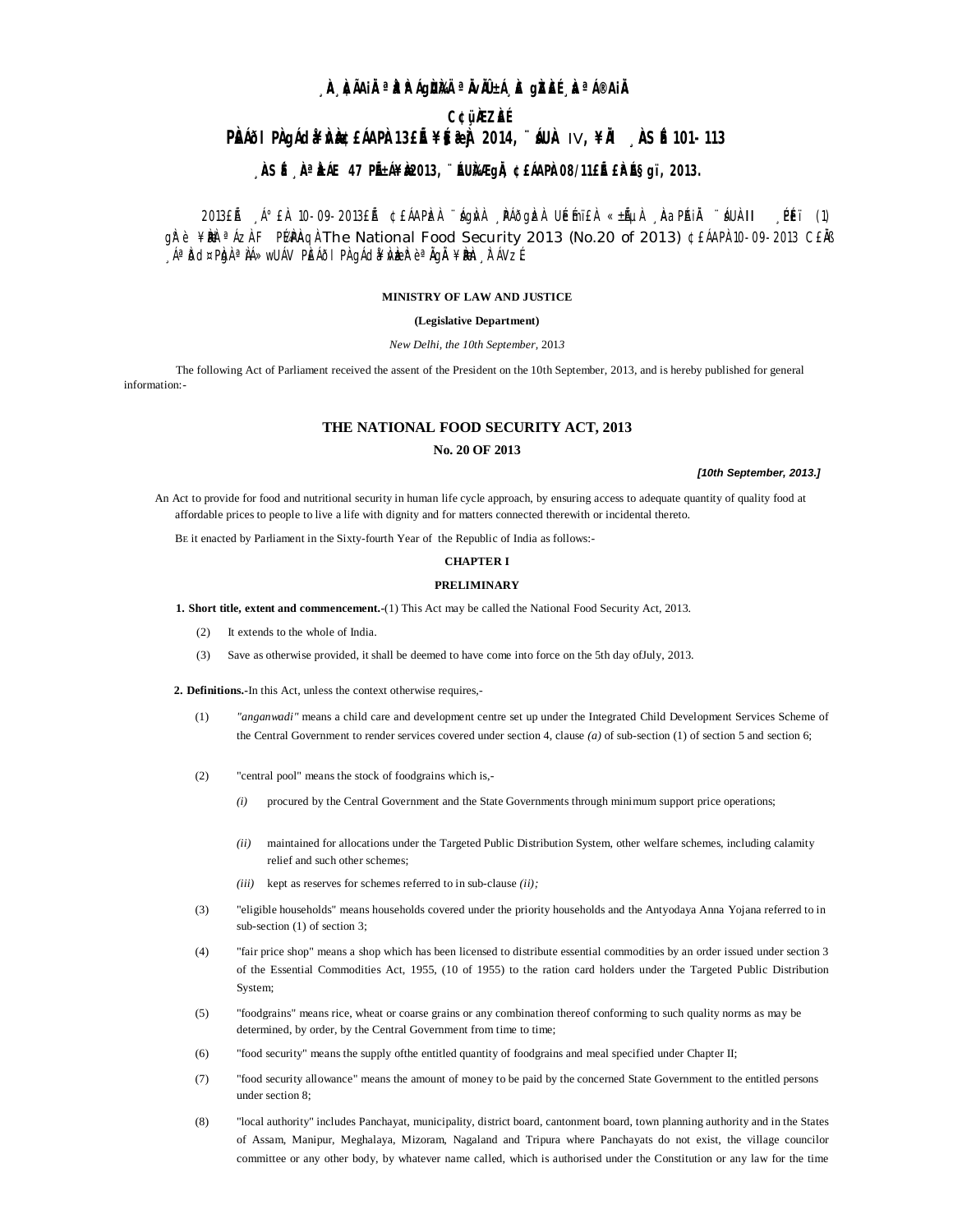being in force for self-governance or any other authority or body vested with the control and management of civic services, within a specified local area;

- (9) "meal" means hot cooked or pre-cooked and heated before its service meal or take home ration, as may be prescribed by the Central Government;
- (10) "minimum support price" means the assured price announced by the Central Government at which foodgrains are procured from farmers by the Central Government and the State Governments and their agencies, for the central pool;
- (11) "notification" means a notification issued under this Act and published in the Official Gazette;
- (12) "other welfare schemes" means such Government schemes, in addition to the Targeted Public Distribution System, under which foodgrains or meals are supplied as part of the schemes;
- (13) "person with disability" means a person defined as such in clause *(t)* of section 2 of the Persons with Disabilities (Equal Opportunities, Protection of Rights and Full Participation) Act, 1995 (1 of 1996) ;
- (14) "priority households" means households identified as such under section 10;
- (15) "prescribed" means prescribed by rules made under this Act;
- (16) "ration card" means a document issued under an order or authority of the State Government for the purchase of essential commodities from the fair price shops under the Targeted Public Distribution System;
- (17) "rural area" means any area in a State except those areas covered by any urban local body or a cantonment board established or constituted under any law for the time being in force;
- (18) "Schedule" means a Schedule appended to this Act;
- (19) "senior citizen" means a person defined as such under clause *(h)* of section 2 of the Maintenance and Welfare of Parents and Senior Citizens Act, 2007 (56 of 2007);
- *(20)* "social audit" means the process in which people collectively monitor and evaluate the planning and implementation of a programme or scheme;
- (21) "State Commission" means the State Food Commission constituted under section 16;
- (22) "State Government", in relation to a *Union* territory, means the Administrator thereof appointed under article 239 of the Constitution<sup>.</sup>
- (23) "Targeted Public Distribution System" means the system for distribution of essential commodities to the ration card holders through fair price shops;
- (24) "Vigilance Committee" *means* a *committee* constituted under section 29 to supervise the implementation of all schemes under this Act;
- (25) the words and expressions not defined here but defined in the Essential Commodities Act, 1955 (10 of 1955), or any other relevant Act shall have the meaning respectively assigned to them in those Acts.

# **CHAPTER II**

#### **PROVISIONS FOR FOOD SECURITY**

**3. Right to receive foodgrains at subsidised prices by persons belonging to eligible households under Targeted Public Distribution System.-** (1) Every person belonging to priority households, identified under sub-section (1) of section 10, shall be entitled to receive five kilograms of foodgrains per person per month at subsidised prices specified in Schedule I from the State Government under the Targeted Public Distribution System:

Provided that the households covered under Antyodaya Anna Yojana shall, to such extent as may be specified by the Central Government for each State in the said scheme, be entitled to thirty-five kilograms of foodgrains per household per month at the prices specified in Schedule I:

Provided further that if annual allocation of foodgrains to any State under the Act is less than the average annual offtake of foodgrains for last three years under normal Targeted Public Distribution System, the same shall be protected at prices as may be determined by the Central Government and the State shall be allocated foodgrains as specified in Schedule IV.

*Explanation.-* For the purpose of this section, the "Antyodaya Anna Yojana" means, the scheme by the said name launched by the Central Government on the 25th day of December, 2000; and as modified from time to time.

- (2) The entitlements of the persons belonging to the eligible households referred to in sub-section (1) at subsidised prices shall extend up to seventy-five per cent. of the rural population and up to fifty per cent. of the urban population.
- (3) Subject to sub-section (1), the State Government may provide to the persons belonging to eligible households, wheat flour in lieu of the entitled quantity of foodgrains in accordance with such guidelines as may be specified by the Central Government.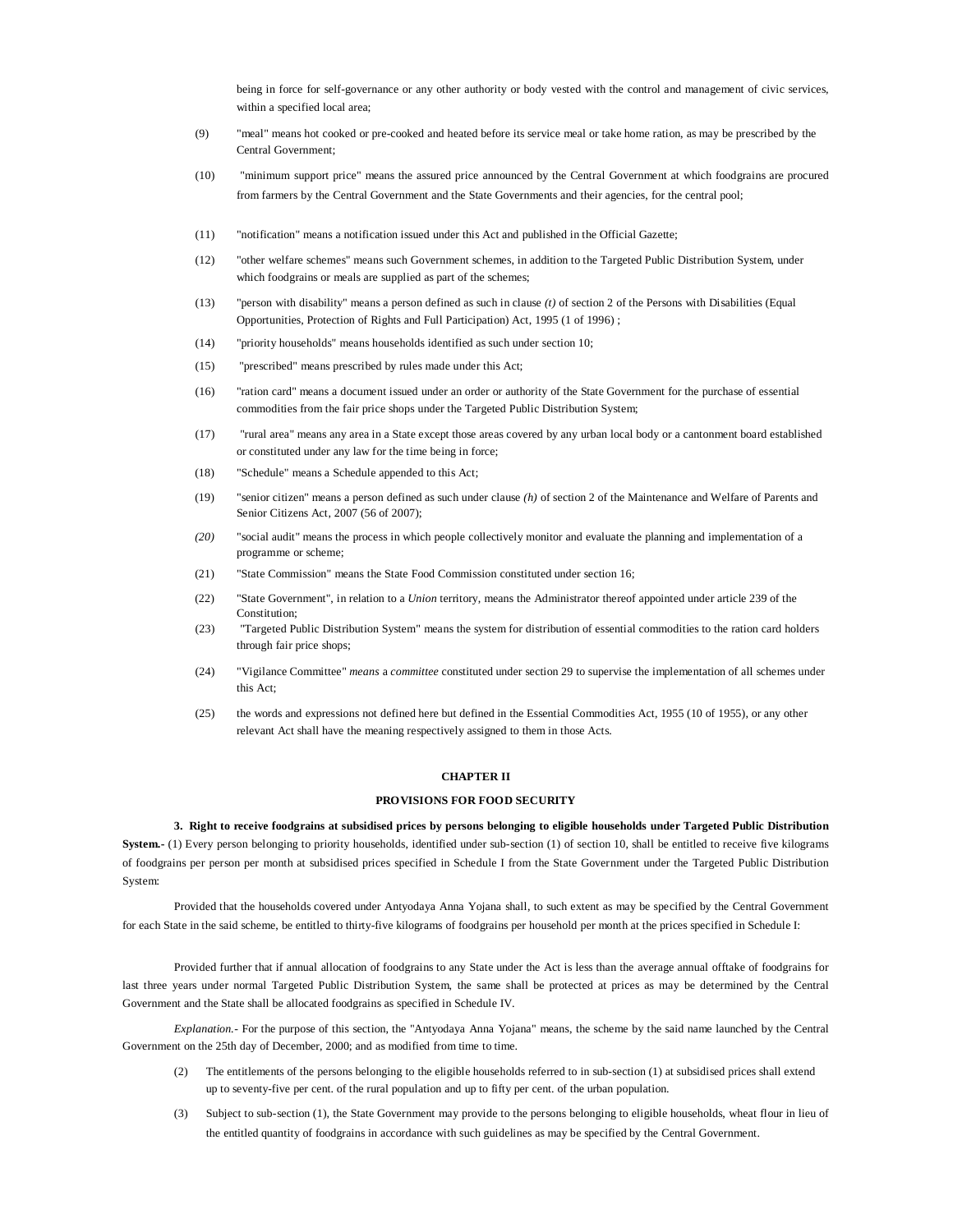**4. Nutritional support to pregnant women and lactating mothers.-**Subject to such schemes as may be framed by the Central Government, every pregnant woman and lactating mother shall be entitled to-

- *(a)* meal, free of charge, during pregnancy and six months after the child birth, through the local *anganwadi,* so as to meet the nutritional standards specified in Schedule II; and
- *(b)* maternity benefit of not less than rupees six thousand, in such instalments as may be prescribed by the Central Government:

Provided that all pregnant women and lactating mothers in regular employment with the Central Government or State Governments or Public Sector Undertakings or those who are in receipt of similar benefits under any law for the time being in force shall not be entitled to benefits specified in clause *(b).*

**5. Nutritional support to children.**- (1) Subject to the provisions contained in clause *(b),* every child up to the age of fourteen years shall have the following entitlements for his nutritional needs, namely:-

> *(a)* in *the* case of children in the age group of six months to six years, age appropriate meal, free of charge, through the local *anganwadi* so as to meet the nutritional standards specified in Schedule II:

Provided that for children below the age of six months, exclusive breast feeding shall be promoted;

- *(b)* in *the case* of children, up to class VIII or within the age group of six to fourteen years, whichever is applicable, one mid-day meal, free of charge, everyday, except on school holidays, in all schools run by local bodies, Government and Government aided schools, so as to meet the nutritional standards specified in Schedule **II.**
- (2) Every school, referred to in clause *(b)* of sub-section (1), and *anganwadi* shall have facilities for cooking meals, drinking water and sanitation:

Provided that in urban areas facilities of centralised kitchens for cooking meals may be used, wherever required, as per the guidelines issued by the Central Government.

**6. Prevention and management of child malnutrition.**-The State Government shall, through the local *anganwadi,* identify and provide meals, free of charge, to children who suffer from malnutrition, so as to meet the nutritional standards specified in Schedule II.

**7. Implementation of schemes for realisation of entitlements.**-The State Governments shall implement schemes covering entitlements under sections 4, 5 and section 6 in accordance with the guidelines, including cost sharing, between the Central Government and the State Governments in such manner as may be prescribed by the Central Government.

#### **CHAPTER III**

#### **FOOD SECURITY ALLOWANCE**

**8. Right to receive food security allowance in certain cases.-**In case of non-supply of the entitled quantities of foodgrains or meals to entitled persons under Chapter **II,** such persons shall be entitled to receive such food security allowance from the concerned State Government to be paid to each person, within such time and manner as may be prescribed by the Central Government.

#### **CHAPTER IV**

#### **IDENTIFICATION OF ELIGIBLE HOUSEHOLDS**

**9. Coverage of population under Targeted Public Distribution System.-**The percentage coverage under the Targeted Public Distribution System in rural and urban areas for each State shall, subject to sub-section (2) of section 3, be determined by the Central Government and the total number of persons to be covered in such rural and urban areas of the State shall be calculated on the basis of the population estimates as per the census of which the relevant figures have been published.

**10. State Government to prepare guidelines and to identify priority households.-** (1) The State Government shall, within the number of persons determined under section 9 for the rural and urban areas, identify-

- *(a)* the households to be covered under the Antyodaya Anna Yojana to the extent specified under sub-section (1) of section 3, in accordance with the guidelines applicable to the said scheme;
- *(b)* the remaining households as priority households to be covered under the Targeted Public Distribution System, in accordance with such guidelines as the State Government may specify:

Provided that the State Government may, as soon as possible, but within such period not exceeding three hundred and sixty-five days, after the commencement of the Act, identify the eligible households in accordance with the guidelines framed under this sub-section:

Provided further that the State Government shall continue to receive the allocation of foodgrains from the Central Government under the existing Targeted Public Distribution System, till the identification of such households is complete.

(2) The State Government shall update the list of eligible households, within the number of persons determined under section 9 for the rural and urban areas, in accordance with the guidelines framed under sub-section (1).

**11. Publication and display of list of eligible households.-**The State Government shall place the list of the identified eligible households in the public domain and display it prominently.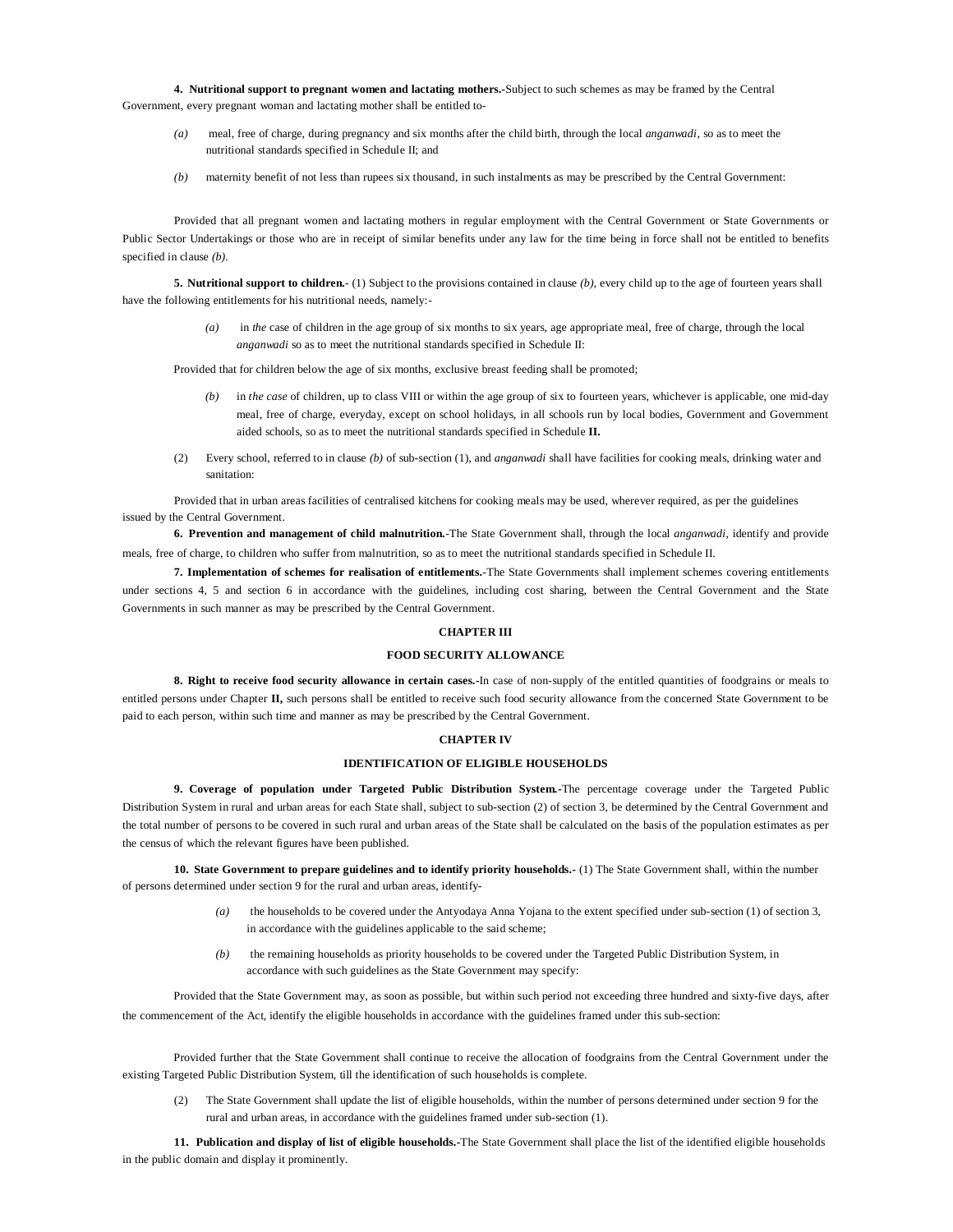#### **CHAPTER V**

# **REFORMS IN TARGETED PUBLIC DISTRIBUTION SYSTEM**

**12. Reforms in Targeted Public Distribution System.**-(1) The Central and State Governments shall endeavour to progressively undertake necessary reforms in the Targeted Public Distribution System in consonance with the role envisaged for them in this Act.

- (2) The reforms shall, *inter alia,* include
	- doorstep delivery of foodgrains to the Targeted Public Distribution System outlets;
	- *(b)* application of information and communication technology tools including end-to-end computerisation in order to ensure transparent recording of transactions at all levels, and to prevent diversion;
	- *(c)* leveraging "aadhaar" for unique identification, with biometric information of entitled beneficiaries for proper targeting of benefits under this Act;
	- *(d)* full transparency of records;
	- *(e)* preference to public institutions or public bodies such as Panchayats, selfhelp groups, co-operatives, in licensing of fair price shops and management of fair price shops by women or their collectives;
	- (f) diversification of commodities distributed under the Public Distribution System over a period of time;
	- *(g)* support to local public distribution models and grains banks;
	- *(h)* introducing schemes, such as, cash transfer, food coupons, or other schemes, to the targeted beneficiaries in order to ensure their foodgrain entitlements specified in Chapter II, in such area and manner as may be prescribed by the Central Government.

#### **CHAPTER VI**

# **WOMEN EMPOWERMENT**

**13. Women of eighteen years of age or above to be head of household for purpose of issue of ration cards.-**(1) The eldest woman who is not less than eighteen years of age, in every eligible household, shall be head of the household for the purpose of issue of ration cards.

(2) Where a household at any time does not have a woman or a woman of eighteen years of age or above, but has a female member below the age of eighteen years, then, the eldest male member of the household shall be the head of the household for the purpose of issue of ration card and the female member, on attaining the age of eighteen years, shall become the head of the household for such ration cards in place of such male member.

#### **CHAPTER VII**

#### **GRIEVANCE REDRESSAL MECHANISM**

**14. Internal grievance redressal mechanism.-**Every State Government shall put in place an internal grievance redressal mechanism which may include call centres, help lines, designation of nodal officers, or such other mechanism as may be prescribed.

**15. District Grievance Redressal Officer.**-(1) The State Government shall appoint or designate, for each district, an officer to be the District Grievance Redressal Officer for expeditious and effective redressal of grievances ofthe aggrieved persons in matters relating to distribution of entitled foodgrains or meals under Chapter **II,** and to enforce the entitlements under this Act.

- (2) The qualifications for appointment as District Grievance Redressal Officer and its powers shall be such as may be prescribed by the State Government.
- (3) The method and terms and conditions of appointment of the District Grievance Redressal Officer shall be such as may be prescribed by the State Government.
- (4) The State Government shall provide for the salary and allowances of the District Grievance Redressal Officer and other staff and such other expenditure as may be considered necessary for their proper functioning.
- (5) The officer referred to in sub-section (1) shall hear complaints regarding nondistribution of entitled foodgrains or meals, and matters relating thereto, and take necessary action for their redressal in such manner and within such time as may be prescribed by the State Government.
- (6) Any complainant or the officer or authority against whom any order has been passed by officer referred to in sub-section (1), who is not satisfied with the redressal of grievance may file an appeal against such order before the State Commission.
- (7) Every appeal under sub-section (6) shall be filed in such manner and within such time as may be prescribed by the State Government.

**16. State Food Commission.-(**1) Every State Government shall, by notification, constitute a State Food Commission for the purpose of monitoring and review of implementation of this Act.

(2) The State Commission shall consist of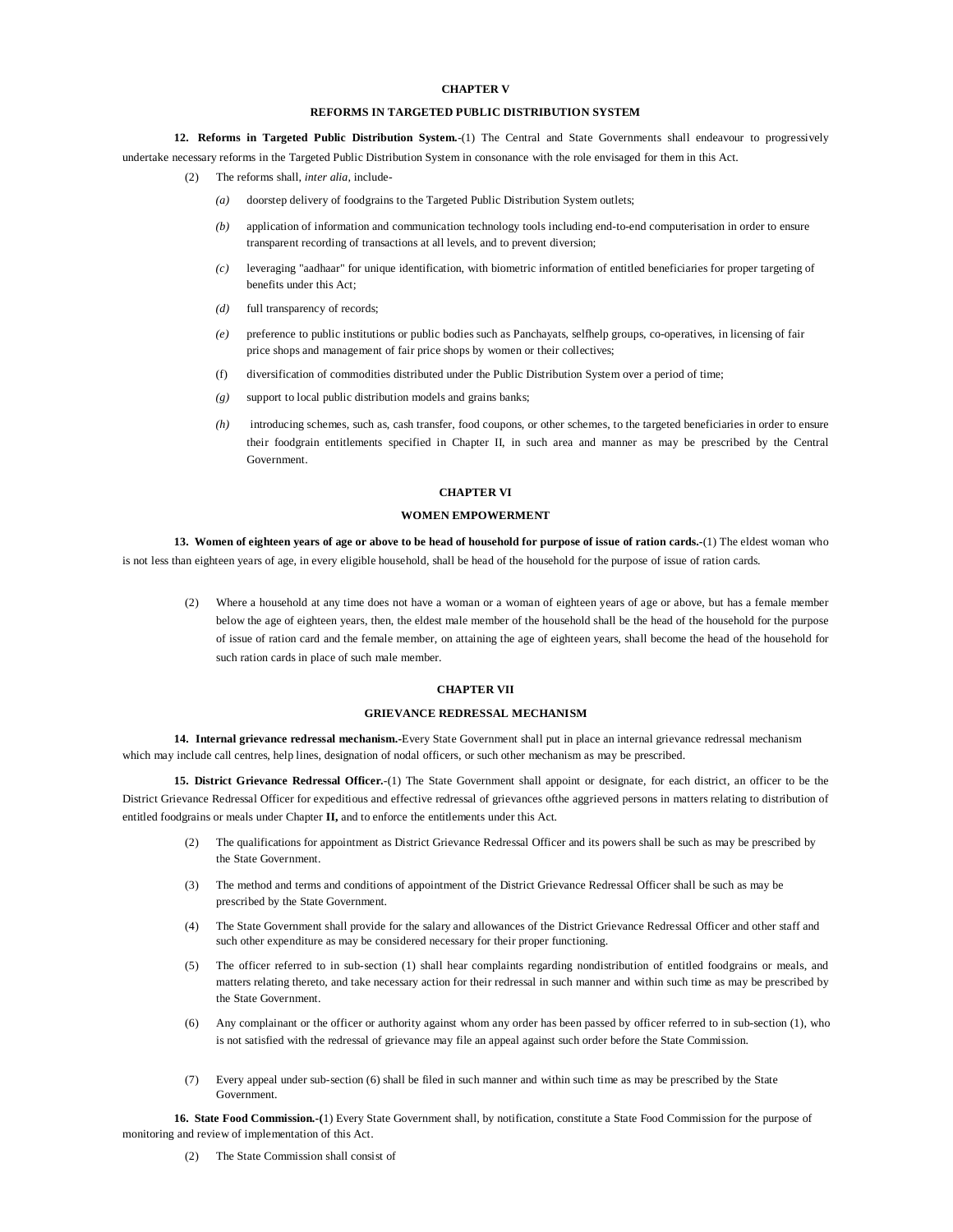- *(a)* a Chairperson;
- *(b)* five other Members; and
- *(c)* a Member-Secretary, who shall be an officer of the State Government not below the rank of Joint Secretary to that Government:

Provided that there shall be at least two women, whether Chairperson, Member or Member-Secretary:

Provided further that there shall be one person belonging to the Scheduled Castes and one person belonging to the Scheduled Tribes, whether Chairperson, Member or Member-Secretary.

- (3) The Chairperson and other Members shall be appointed from amongst persons-
	- *(a)* who are or have been member of the All India Services or any other civil services of the Union or State or holding a civil post under the Union or State having knowledge and experience in matters relating to food security, policy making and administration in the field of agriculture, civil supplies, nutrition, health or any allied field; or
	- *(b)* of eminence in public life with wide knowledge and experience in agriculture, law, human rights, social service, management, nutrition, health, food policy or public administration; or
	- *(c)* who have a proven record of work relating to the improvement of the food and nutrition rights of the poor.
- (4) The Chairperson and every other Member shall hold office for a term not exceeding five years from the date on which he enters upon his office and shall be eligible for reappointment:

Provided that no person shall hold office as the Chairperson or other Member after he has attained the age of sixty-five years.

- (5) The method of appointment and other terms and conditions subject to which the Chairperson, other Members and Member-Secretary of the State Commission may be appointed, and time, place and procedure of meetings of the State Commission (including the quorum at such meetings) and its powers, shall be such as may be prescribed by the State Government.
- (6) The State Commission shall undertake the following functions, namely:-
	- *(a)* monitor and evaluate the implementation of this Act, in relation to the State;
	- *(b)* either *suo motu* or on receipt of complaint inquire into violations of entitlements provided under Chapter II;
	- *(c)* give advice to the State Government on effective implementation of this Act;
	- *(d)* give advice to the State Government, their agencies, autonomous bodies as well as non-governmental organisations involved in delivery of relevant services, for the effective implementation of food and nutrition related schemes, to enable individuals to fully access their entitlements specified in this Act;
	- *(e)* hear appeals against orders ofthe District Grievance Redressal Officer;
	- *(f)* prepare annual reports which shall be laid before the State Legislature by the State Government.
- (7) The State Government shall make available to the State Commission, such administrative and technical staff, as it may consider necessary for proper functioning of the State Commission.
- (8) The method of appointment of the staff under sub-section (7), their salaries, allowances and conditions of service shall be such, as may be prescribed by the State Government.
- (9) The State Government may remove from office the Chairperson or any Member who-
	- *(a)* is, or at any time has been, adjudged as an insolvent; or
	- *(b)* has become physically or mentally incapable of acting as a member; or
	- *(c)* has been convicted of an offence which, in the opinion of the State Government, involves moral turpitude; or
	- *(d)* has acquired such financial or other interest as is likely to affect prejudicially his functions as a member; or
	- *(e)* has so abused his position as to render his continuation in office detrimental to the public interest.
- (10) No such Chairperson or Member shall be removed under clause *(d)* or clause *(e)* of sub-section (9) unless he has been given a reasonable opportunity of being heard in the matter.

**17. Salary and allowances of Chairperson, Member, Member Secretary and other staff of State Commission.-**The State Government shall provide for salary and allowances of Chairperson, other Members, Member-Secretary, support staff, and other administrative expenses required for proper functioning of the State Commission.

**18. Designation of any Commission or body to function as State Commission.-**The State Government may, if considers it necessary, by notification, designate any statutory commission or a body to exercise the powers and perform the functions of the State Commission referred to in section 16.

**19. Joint State Food Commission.**-Notwithstanding anything contained in sub-section (1) of section 16, two or more States may have a Joint State Food Commission for the purposes of this Act with the approval of the Central Government.

**20. Powers relating to inqumes.**-(1) The State Commission shall, while inquiring into any matter referred to in clauses *(b)*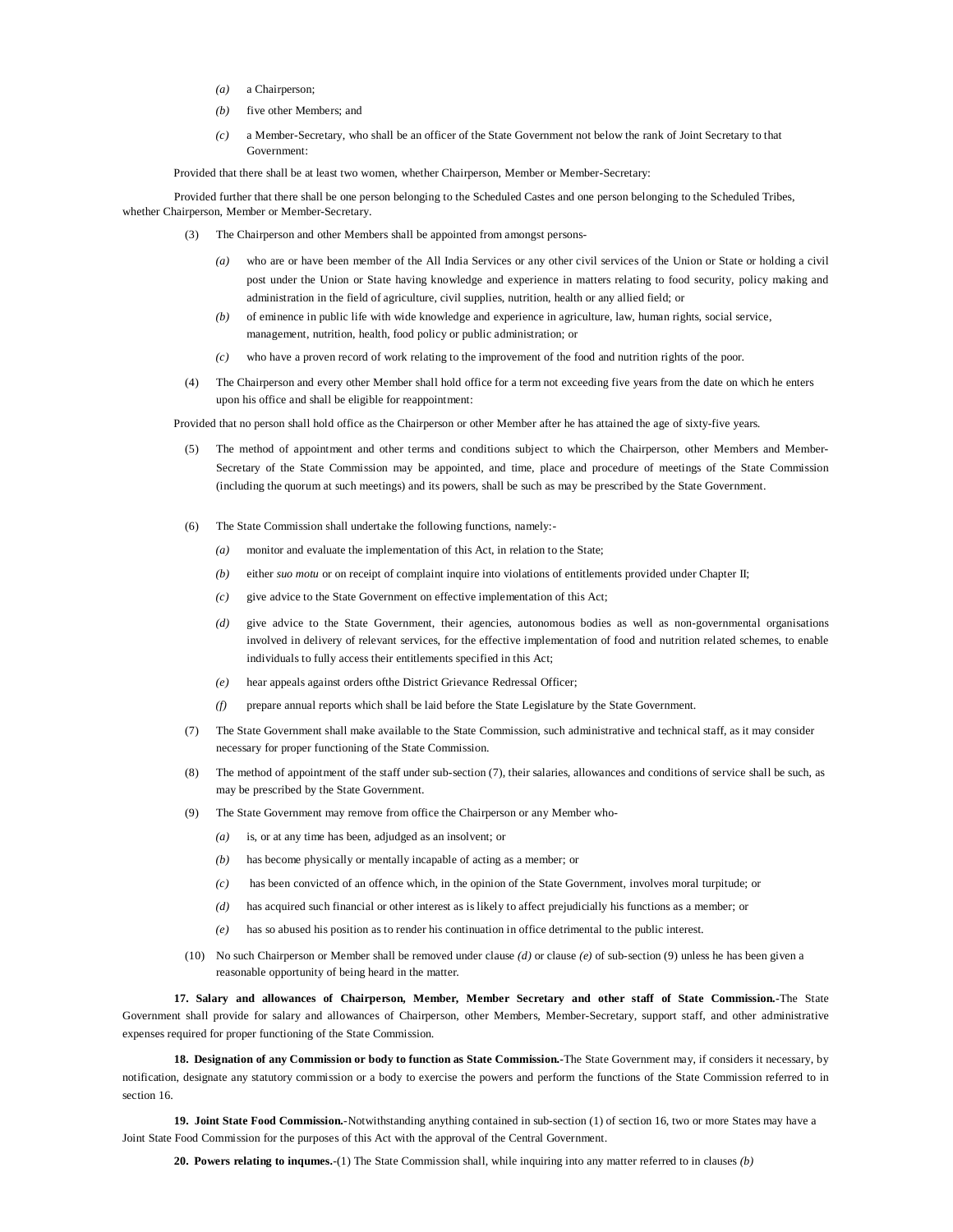and *(e)* of sub-section (6) of section 16, have all the powers of a civil court while trying a suit under the Code of Civil Procedure, 1908 (5 of 1908), and, in particular, in respect of the following matters, namely:-

- *(a)* summoning and enforcing the attendance of any person and examining him on oath;
- *(b)* discovery and production of any document;
- *(c)* receiving evidence on affidavits;
- *(d)* requisitioning any public record or copy thereof from any court or office; and
- *(e)* issuing commissions for the examination of witnesses or documents.
- (2) The State Commission shall have the power to forward any case to a Magistrate having jurisdiction to try the same and the Magistrate to whom any such case is forwarded shall proceed to hear the complaint against the accused as if the case has been forwarded to him under section 346 of the Code of Criminal Procedure, 1973. (32 of 1974).

**21. Vacancies, etc., not to invalidate proceedings of State Commission.**-No act or proceeding of the State Commission shall be invalid merely by reason of-

- *(a)* any vacancy in, or any defect in the constitution of, the State Commission; or
- *(b)* any defect in the appointment of a person as the Chairperson or a Member of the State Commission; or
- *(c)* any irregularity in the procedure of the State Commission not affecting the merits of the case.

# **CHAPTER VIII**

# **OBLIGATIONS OF CENlRAL GOVERNMENT FOR FOOD SECURITY**

**22. Central Government to allocate required quantity of foodgrains from central pool to State Governments.**- (1) The Central Government shall, for ensuring the regular supply of foodgrains to persons belonging to eligible households, allocate from the central pool the required quantity of foodgrains to the State Governments under the Targeted Public Distribution System, as per the entitlements under section 3 and at prices specified in Schedule I.

- (2) The Central Government shall allocate foodgrains in accordance with the number of persons belonging to the eligible households identified in each State under section *10.*
- (3) The Central Government shall provide foodgrains in respect of entitlements under sections 4, 5 and section 6, to the State Governments, at prices specified for the persons belonging to eligible households in Schedule I.
- (4) Without prejudice to sub-section (1), the Central Government shall,-
	- *(a)* procure foodgrains for the central pool through its own agencies and the State Governments and their agencies;
	- *(b)* allocate foodgrains to the States;
	- *(c)* provide for transportation of foodgrains, as per allocation, to the depots designated by the Central Government in each State;
	- *(d)* provide assistance to the State Government in meeting the expenditure incurred by it towards intra-State movement, handling of foodgrains and margins paid to fair price shop dealers, in accordance with such norms and manner as may be prescribed by the Central Government; and
	- *(e)* create and maintain required modern and scientific storage facilities at various levels.

**23. Provisions for funds by Central Government to State Government in certain cases.-** In case of short supply of foodgrains from the central pool to a State, the Central Government shall provide funds to the extent of short supply to the State Government for meeting obligations under Chapter II in such manner as may be prescribed by the Central Government.

#### **CHAPTER IX**

#### **OBLIGATIONS OF STATE GOVERNMENT FOR FOOD SECURITY**

**24. Implementation and monitoring of schemes for ensuring food security.-** (1) The State Government shall be responsible for implementation and monitoring of the schemes of various Ministries and Departments of the Central Government in accordance with guidelines issued by the Central Government for each scheme, and their own schemes, for ensuring food security to the targeted beneficiaries in their State.

- (2) Under the Targeted Public Distribution System, it shall be the duty of the State Government to-
	- *(a)* take delivery of foodgrains from the designated depots of the Central Government in the State, at the prices specified in Schedule **I,** organise intra-State allocations for delivery of the allocated foodgrains through their authorised agencies at the door-step of each fair price shop; and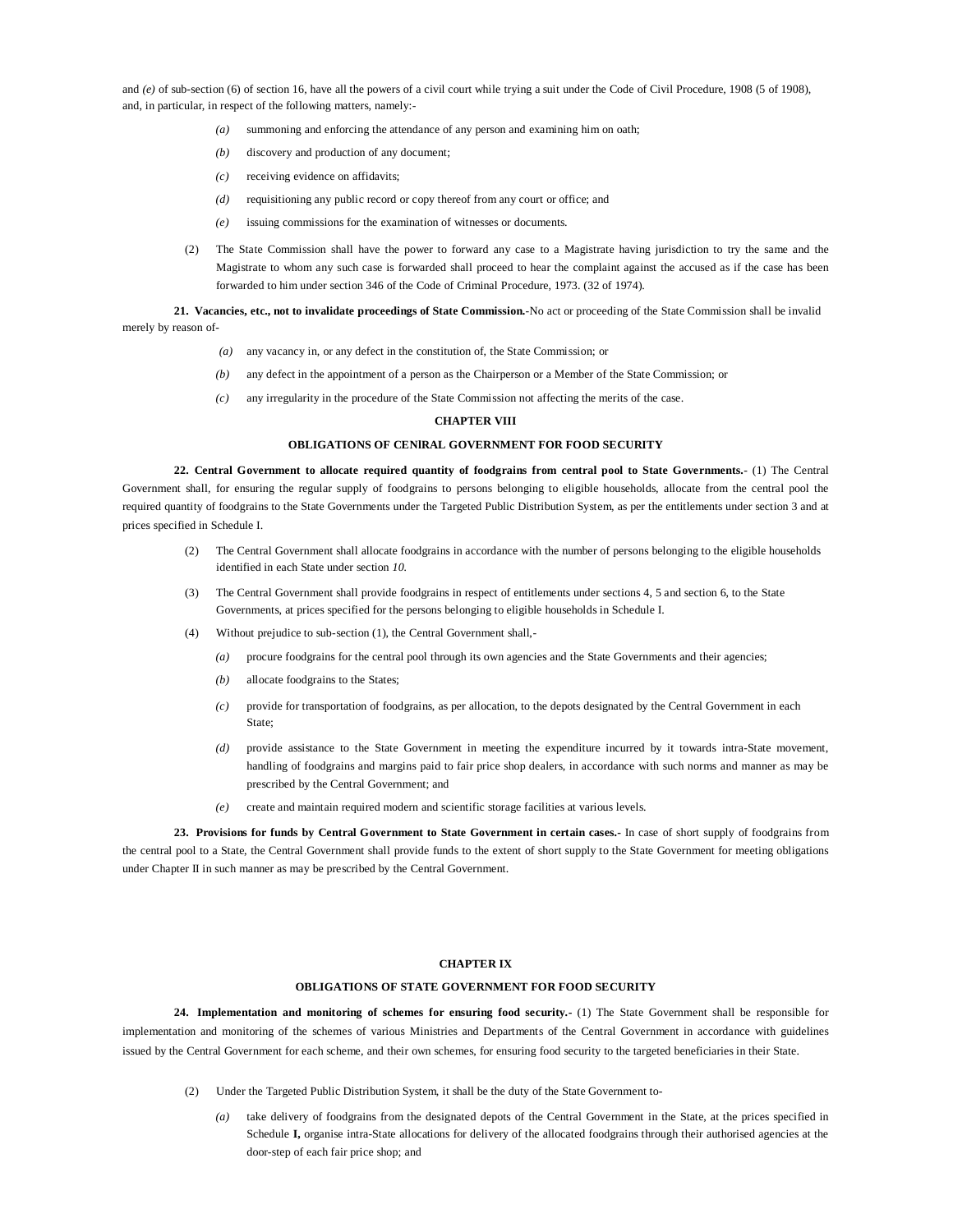- *(b)* ensure actual delivery or supply of the foodgrains to the entitled persons at the prices specified in Schedule I.
- (3) For foodgrain requirements in respect of entitlements under sections 4, 5 and section 6, it shall be the responsibility of the State Government to take delivery of foodgrains from the designated depots of the Central Government in the State, at the prices specified in Schedule I for persons belonging to eligible households and ensure actual deli very of entitled benefits, as specified in the aforesaid sections.
- (4) In case of non-supply of the entitled quantities of foodgrains or meals to entitled persons under Chapter **II,** the State Government shall be responsible for payment of food security allowance specified in section 8.
- (5) For efficient operations of the Targeted Public Distribution System, every State Government shall,-
	- *(a)* create and maintain scientific storage facilities at the State, District and Block levels, being sufficient to accommodate foodgrains required under the Targeted Public Distribution System and other food based welfare schemes;
	- *(b)* suitably strengthen capacities of their Food and Civil Supplies Corporations and other designated agencies;
	- *(c)* establish institutionalised licensing arrangements for fair price shops in accordance with the relevant provisions ofthe Public Distribution System (Control) Order, 2001 made under the Essential Commodities Act, 1955 (10 of 1955.), as amended from time to time.

#### **CHAPTER X**

#### **OBLIGATIONS OF LOCAL AUTHORITIES**

**25. Implementation of Targeted Public Distribution System by local authority in their areas.-**(1) The local authorities shall be responsible for the proper implementation of this Act in their respective areas.

(2) Without prejudice to sub-section (1), the State Government may assign, by notification, additional responsibilities for implementation of the Targeted Public Distribution System to the local authority.

**26. Obligations of local authority.**In implementing different schemes of the Ministries and Departments of the Central Government and the State Governments, prepared to implement provisions of this Act, the local authorities shall be responsible for discharging such duties and responsibilities as may be assigned to them, by notification, by the respective State Governments.

# **CHAPTER XI**

#### **TRANSPARENCY AND ACCOUNTABILITY**

**27. Disclosure of records of Targeted Public Distribution System.-**All Targeted Public Distribution System related records shall be placed in the public domain and kept open for inspection to the public, in such manner as may be prescribed by the State Government.

**28. Conduct of social audit.-**(1) Every local authority, or any other authority or body, as may be authorised by the State Government, shall conduct or cause to be conducted, periodic social audits on the functioning of fair price shops, Targeted Public Distribution System and other welfare schemes, and cause to publicise its findings and take necessary action, in such manner as may be prescribed by the State Government.

(2) The Central Government may, if it considers necessary, conduct or cause to be conducted social audit through independent agencies having experience in conduct of such audits.

**29. Setting up of Vigilance Committees.**-(1) For ensuring transparency and proper functioning of the Targeted Public Distribution System and accountability of the functionaries in such system, every State Government shall set up Vigilance Committees as specified in the Public Distribution System (Control) Order, 2001, made under the Essential Commodities Act, 1955 (10 of 1955) , as amended from time to time, at the State, District, Block and fair price shop levels consisting of such persons, as may be prescribed by the State Government giving due representation to the local authorities, the Scheduled Castes, the Scheduled Tribes, women and destitute persons or persons with disability.

- (2) The Vigilance Committees shall perform the following functions, namely:
	- *(a)* regularly supervise the implementation of all schemes under this Act;
	- *(b)* inform the District Grievance Redressal Officer, in writing, of any violation of the provisions of this Act; and
	- *(c)* inform the District Grievance Redressal Officer, in writing, of any malpractice or misappropriation of funds found by it.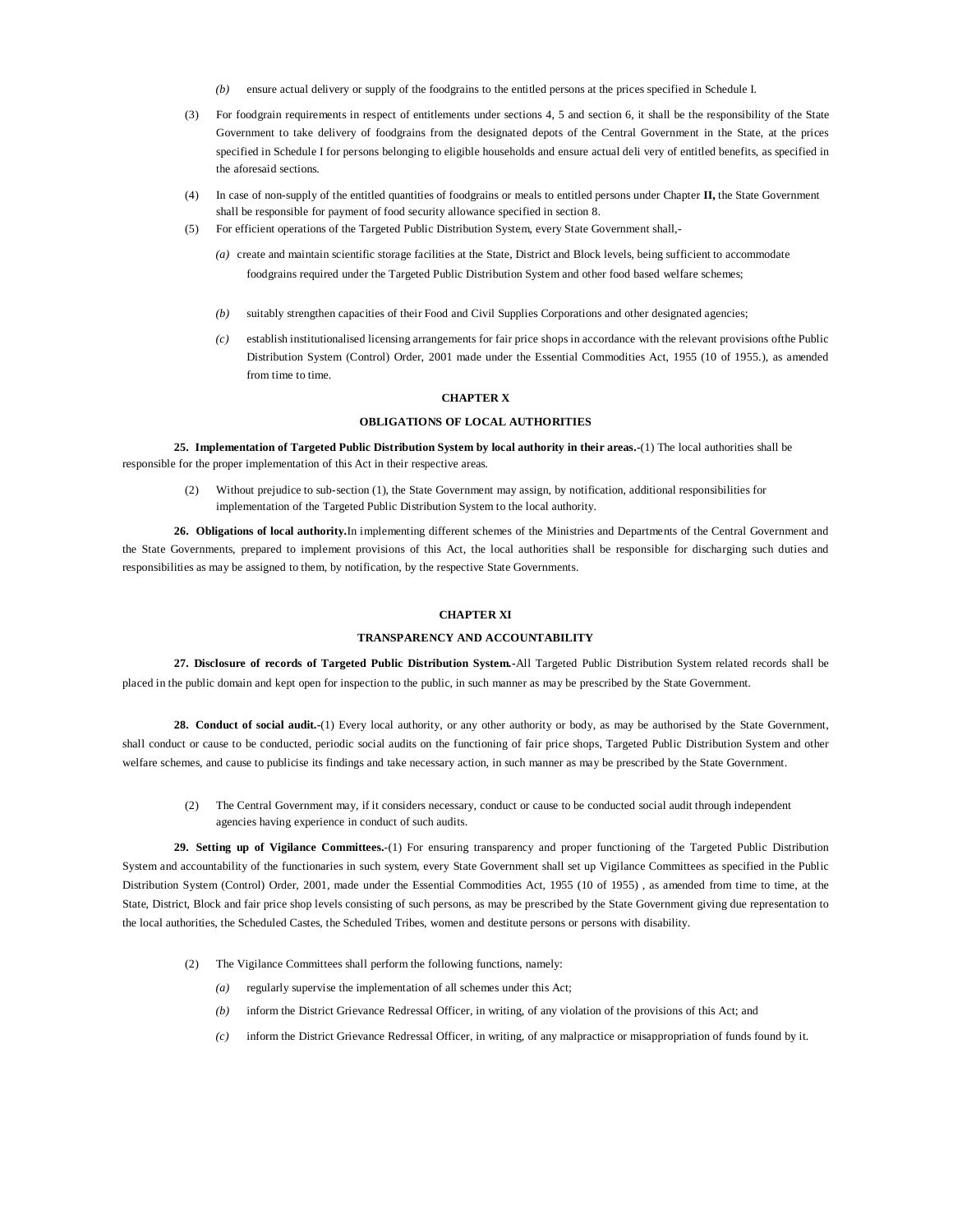#### **CHAPTER XII**

#### **PROVISIONS FOR ADVANCING FOOD SECURITY**

**30. Food security for people living in remote, hilly and tribal areas.-**The Central Government and the State Governments shall, while implementing the provisions of this Act and the schemes for meeting specified entitlements, give special focus to the needs of the vulnerable groups especially in remote areas and other areas which are difficult to access, hilly and tribal areas for ensuring their food security.

**31. Steps to further advance food and nutritional security.-** The Central Government, the State Governments and local authorities shall, for the purpose of advancing food and nutritional security, strive to progressively realise the objectives specified in Schedule **III.**

# **CHAPTER XIII**

#### **MISCELLANEOUS**

**32. Other welfare schemes.-** (1) The provisions of this Act shall not preclude the Central Government or the State Government from continuing or formulating other food based welfare schemes.

(2) Notwithstanding anything contained in this Act, the State Government may, continue with or formulate food or nutrition based plans or schemes providing for benefits higher than the benefits provided under this Act, from its own resources.

**33. Penalties.-**Any public servant or authority found guilty, by the State Commission at the time of deciding any complaint or appeal, of failing to provide the relief recommended by the District Grievance Redressal Officer, without reasonable cause, or wilfully ignoring such recommendation, shall be liable to penalty not exceeding five thousand rupees:

Provided that the public servant or the public authority, as the case may be, shall be given a reasonable opportunity of being heard before any penalty is imposed.

**34. Power to adjudicate.**- (1) For the purpose of adjudging penalty under section 33, the State Commission shall authorise any of its member to be an adjudicating officer for holding an inquiry in the prescribed manner after giving any person concerned a reasonable opportunity of being heard for the purpose of imposing any penalty.

(2) While holding an inquiry the adjudicating officer shall have power to summon and enforce the attendance of any person acquainted with the facts and circumstances of the case to give evidence or to produce any document which in the opinion ofthe adjudicating officer, may be useful for or relevant to the subject matter of the inquiry and if, on such inquiry, he is satisfied that the person has failed to provide the relief recommended by the District Grievance Redressal Officer, without reasonable cause, or wilfully ignored such recommendation, he may impose such penalty as he thinks fit in accordance with the provisions of section 33.

**35. Power to delegate by Central Government and State Government.-** (1) The Central Government may, by notification, direct that the powers exercisable by it (except the power to make rules), in such circumstances and subject to such conditions and limitations, be exercisable also by the State Government or an officer subordinate to the Central Government or the State Government as it may specify in the notification.

(2) The State Government may, by notification, direct that the powers exercisable by it (except the power to make rules), in such circumstances and subject to such conditions and limitations, be exercisable also by an officer subordinate to it as it may specify in the notification.

**36. Act to have overriding effect.-** The provisions of this Act or the schemes made thereunder shall have effect notwithstanding anything inconsistent therewith contained in any other law for the time being in force or in any instrument having effect by virtue of such law.

**37. Power to amend Schedules.-** (1) If the Central Government is satisfied that it is necessary or expedient so to do, it may, by notification, amend Schedule I or Schedule II or Schedule III or Schedule IV and thereupon Schedule I or Schedule III or Schedule IV, as the case may be, shall be deemed to have been amended accordingly.

(2) A copy of every notification issued under sub-section (1), shall be laid before each House of Parliament as soon as may be after it is issued.

**38. Power of Central Government to give directions.-**The Central Government may, from time to time, give such directions, as it may consider necessary, to the State Governments for the effective implementation of the provisions of this Act and the State Governments shall comply with such directions.

**39. Power of Central Government to make rules.**- (1) The Central Government may, in consultation with the State Governments and by notification, make rules to carry out the provisions of this Act.

(2) In particular, and without prejudice to the generality of the foregoing power, such rules may provide for all or any of the following matters, namely:-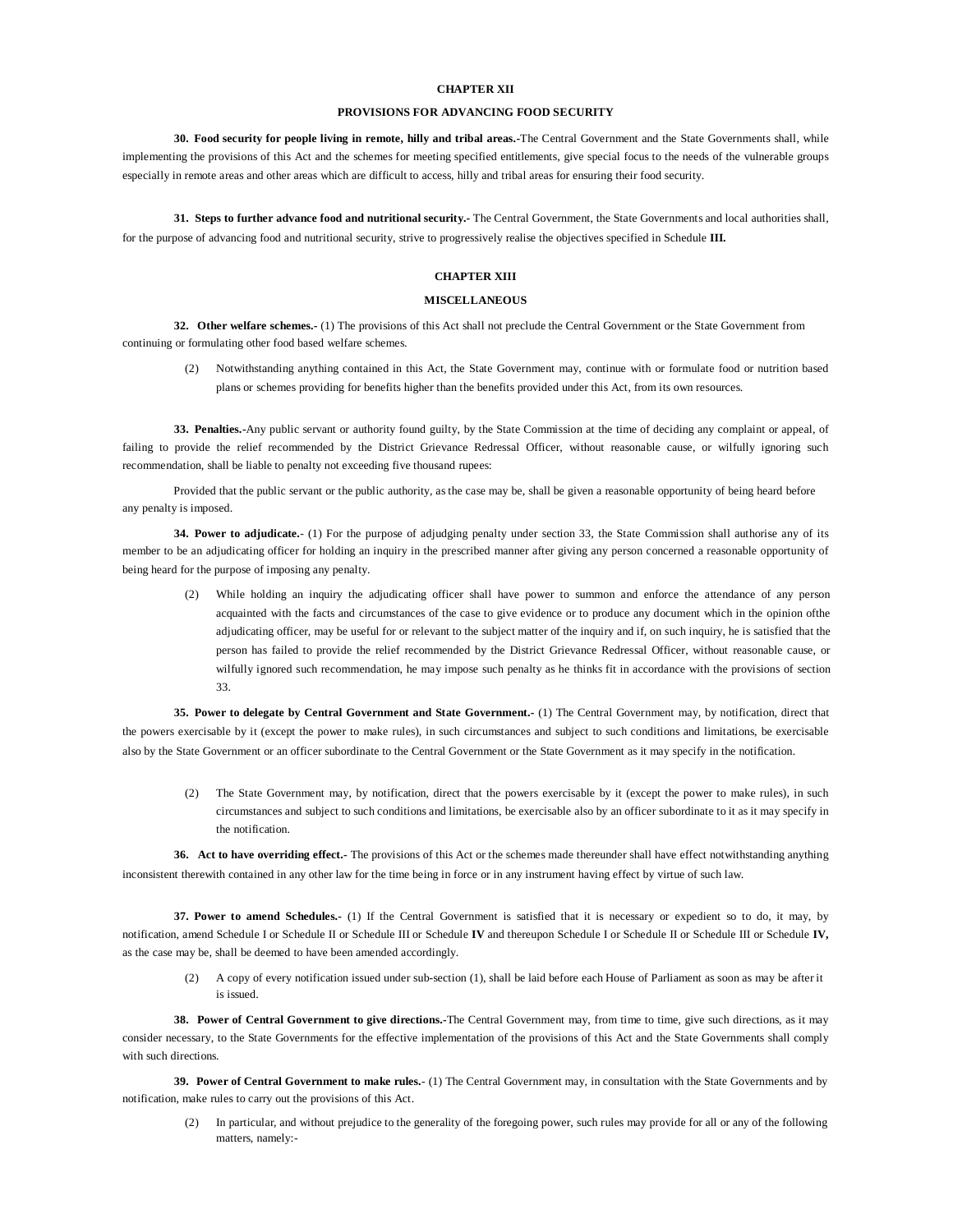- *(a)* scheme including cost sharing for providing maternity benefit to pregnant women and lactating mothers under clause *(b)* of section 4:
- *(b)* schemes covering entitlements under sections 4, 5 and section 6 including cost sharing under section 7;
- *(c)* amount, time and manner of payment of food security allowance to entitled individuals under section 8;
- *(d)* introducing schemes of cash transfer, food coupons or other schemes to the targeted beneficiaries in order to ensure their foodgrains entitlements in such areas and manner under clause *(h)* of sub-section (2) of section 12;
- *(e)* the norms and manner of providing assistance to the State Governments in meeting expenditure under clause *(d)* of sub-section (4) of section 22;
- *(f)* manner in which funds shall be provided by the Central Government to the State Governments in case of short supply of foodgrains, under section 23;
- *(g)* any other matter which is to be, or may be, prescribed or in respect of which provision is to be made by the Central Government by rules.
- (3) Every rule made by the Central Government under this Act shall be laid, as soon as may be after it is made, before each House of Parliament, while it is in session, for a total period of thirty days which may be comprised in one session or in two or more successive sessions, and if, before the expiry of the session immediately following the session or the successive sessions aforesaid, both Houses agree in making any modification in the rule or both Houses agree that the rule should not be made, the rule shall thereafter have effect only in such modified form or be of no effect, as the case may be; so, however, that any such modification or annulment shall be without prejudice to the validity of anything previously done under that rule.

**40. Power of State Government to make rules.**- (1) The State Government may, by notification, and subject to the condition of previous publication, and consistent with this Act and the rules made by the Central Government, make rules to carry out the provisions of this Act.

- (2) In particular and without prejudice to the generality of the foregoing power, such rules may provide for all or any of the following matters, namely:-
	- *(a)* guidelines for identification of priority households under sub-section (1) of section 10;
	- *(b)* internal grievance redressal mechanism under section 14;
	- *(c)* qualifications for appointment as District Grievance Redressal Officer and its powers under sub-section (2) of section 15;
	- *(d)* method and terms and conditions of appointment of the District Grievance Redressal Officer under sub-section (3) of section 15;
	- *(e)* manner and time limit for hearing complaints by the District Grievance Redressal Officer and the filing of appeals under sub-sections (5) and (7) of section 15;
	- *(f)* method of appointment and the terms and conditions of appointment of Chairperson, other Members and Member-Secretary of the State Commission, procedure for meetings of the Commission and its powers, under sub-section (5) of section 16;
	- *(g)* method of appointment of staff of the State Commission, their salaries, allowances and conditions of service under subsection (8) of section 16;
	- *(h)* manner in which the Targeted Public Distribution System related records shall be placed in the public domain and kept open for inspection to public under section 27;
	- *(i)* manner in which the social audit on the functioning of fair price shops, Targeted Public Distribution System and other welfare schemes shall be conducted under section 28;
	- *(j)* composition of Vigilance Committees under sub-section (1) of section 29; *(k)* schemes or programmes of the Central Government or the State Governments for utilisation of institutional mechanism under section 43;
	- *(l)* any other matter which is to be, or may be, prescribed or in respect of which provision is to be made by the State Government by rules.
- (3) Every rule, notification and guidelines made or issued by the State Government under this Act shall, as soon as may be after it is made or issued, be laid before each House of the State Legislature where there are two Houses, and where there is one House of the State Legislature, before that House.

**41. Transitory provisions for schemes, guidelines, etc.** The schemes, guidelines, orders and food standard, grievance redressal mechanism, vigilance committees, existing on the date of commencement of this Act, shall continue to be in force and operate till such schemes, guidelines, orders and food standard, grievance redressal mechanism, vigilance committees are specified or notified under this Act or the rules made thereunder: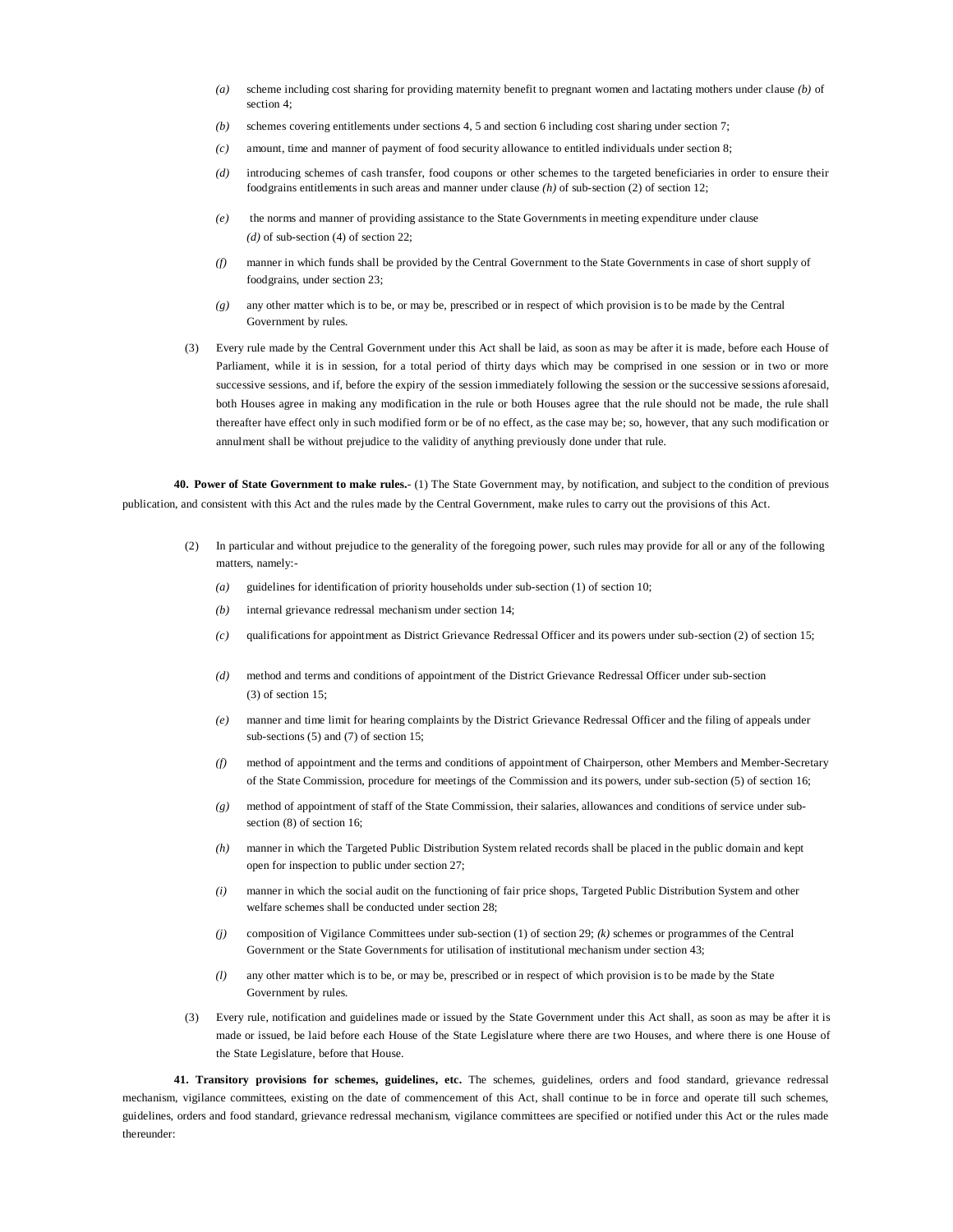Provided that anything done or any action taken under the said schemes, guidelines, orders and food standard, grievance redressal mechanism, or by vigilance committees shall be deemed to have been done or taken under the corresponding provisions of this Act and shall continue to be in force accordingly unless and until superseded by anything done or by any action taken under this Act.

**42. Power to remove difficulties.** (1) If any difficulty arises in giving effect to the provisions of this Act, the Central Government may, by order, published in the Official Gazette, make such provisions, not inconsistent with the provisions of this Act, as appear to it to be necessary or expedient for removing the difficulty:

Provided that no order shall be made under this section after the expiry of two years from the date of commencement of this Act.

(2) Every order made under this section shall be laid, as soon as may be after it is made, before each House of Parliament.

**43. Utilisation of institutional mechanism for other purposes.** The services of authorities to be appointed or constituted under sections 15 and 16 may be utilised in the implementation of other schemes or programmes of the Central Government or the State Governments, as may be prescribed by the State Government.

**44.** *Force Majeure.-* The Central Government, or as the case may be, the State Government, shall be liable for a claim by any person entitled under this Act, except in the case of war, flood, drought, fire, cyclone or earthquake affecting the regular supply of foodgrains or meals to such person under this Act:

Provided that the Central Government may, in consultation with the Planning Commission, declare whether or not any such situation affecting the regular supply of foodgrains or meals to such person has arisen or exists.

**45. Repeal and savings.-**(1) The National Food Security Ordinance, 2013 (Ord. 7 of 2013) is hereby repealed.

- (2) Notwithstanding such repeal,-
	- *(a)* anything done, any action taken or any identification of eligible households made; or
	- *(b)* any right, entitlement, privilege, obligation or liability acquired, accrued or incurred; or
	- *(c)* any guidelines framed or directions issued; or
	- *(d)* any investigation, inquiry or any other legal proceeding initiated, conducted or continued in respect of such right, entitlement, privilege, obligation or liability as aforesaid; or
	- *(e)* any penalty imposed in respect of any offence,

under the said Ordinance shall be deemed to have been done, taken, made, acquired, accrued, incurred, framed, issued, initiated, conducted, continued or imposed under the corresponding provisions of this Act.

#### **SCHEDULE I**

#### **[See sections 3(1), 22(1), (3) and 24 (2), (3)]**

#### **SUBSIDISED PRICES UNDER TARGETED PUBLIC DISTRIBUTION SYSTEM**

Eligible households shall be entitled to foodgrains under section 3 at the subsidised price not exceeding rupees 3 per kg for rice, rupees 2 per kg for wheat and rupee 1 per kg for coarse grains for a period of three years from the date of commencement of this Act; and thereafter, at such price, as may be fixed by the Central Government, from time to time, not exceeding,-

*(i)* the minimum support price for wheat and coarse grains; and

*(ii)* the derived minimum support price for rice,

as the case may be.

#### **SCHEDULE II**

#### **[See sections 4(a), 5(1) and 6]**

#### **NURRITIONAL STANDARDS**

*Nutritional standards:* The nutritional standards for children in the age group of 6 months to 3 years, age group of 3 to 6 years and pregnant women and lactating mothers required to be met by providing "Take Home Rations" or nutritious hot cooked meal in accordance with the Integrated Child Development Services Scheme and nutritional standards for children in lower and upper primary classes under the Mid Day Meal Scheme are as follows:

| Serial<br>number | Category                                               | Type of Meal <sup>2</sup>         | Calories<br>(Kcal) | Protein<br>(g) |
|------------------|--------------------------------------------------------|-----------------------------------|--------------------|----------------|
|                  | Children (6 months to 3 years)                         | Take Home Ration                  | 500                | 12-15          |
| $\gamma$         | Children $(3 \text{ to } 6 \text{ years})$             | Morning Snack and Hot Cooked Meal | 500                | 12-15          |
| 3.               | Children (6 months to 6 years) who are<br>malnourished | Take Home Ration                  | 800                | $20 - 25$      |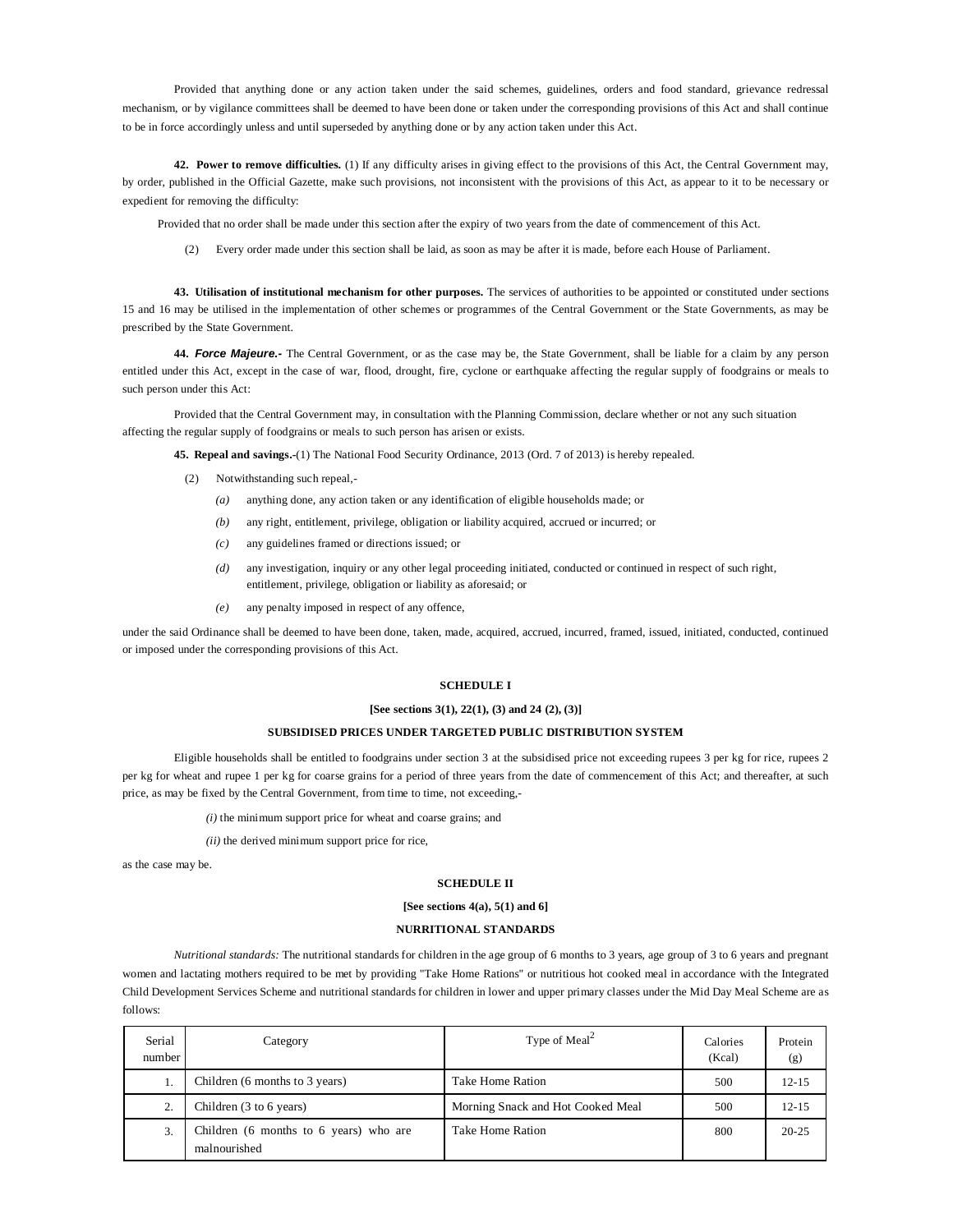| Serial<br>number | Category                             | Type of Meal <sup>2</sup> | Calories<br>(Kcal) | Protein<br>(g) |
|------------------|--------------------------------------|---------------------------|--------------------|----------------|
| 4.               | Lower primary classes                | <b>Hot Cooked Meal</b>    | 450                |                |
| 5.               | Upper primary classes                | <b>Hot Cooked Meal</b>    | 700                | 20             |
| 6.               | Pregnant women and Lactating mothers | Take Home Ration          | 600                | 18-20          |

# **SCHEDULE III**

# *(See* **section 31)**

# **PROVISIONS FOR ADVANCING FOOD SECURITY**

- (1) Revitalisation of Agriculture-
	- *(a)* agrarian reforms through measures for securing interests of small and marginal farmers;
	- *(b)* increase in investments in agriculture, including research and development, extension services, micro and minor irrigation and power to increase productivity and production;
	- *(c)* ensuring livelihood security to farmers by way of remunerative prices, access to inputs, credit, irrigation, power, crop insurance, etc.;
	- *(d)* prohibiting unwarranted diversion of land and water from food production.
- (2) Procurement, Storage and Movement related interventions-
	- *(a)* incentivising decentralised procurement including procurement of coarse grains;
	- *(b)* geographical diversification of procurement operations;
	- *(c)* augmentation of adequate decentralised modem and scientific storage;
	- *(d)* giving top priority to movement of foodgrains and providing sufficient number of rakes for this purpose, including expanding the line capacity of rail ways to facilitate foodgrain movement from surplus to consuming regions.
- (3) Others: Access to-
	- *(a)* safe and adequate drinking water and sanitation;
	- *(b)* health care;
	- *(c)* nutritional, health and education support to adolescent girls;
	- *(d)* adequate pensions for senior citizens, persons with disability and single women.

# **SCHEDULE IV**

# **[See section 3(1)]**

# **STATE-WISE ALLOCATION OF FOODGRAINS**

| S. No. | Name of the State | Quantity<br>(in Lakh tons) |
|--------|-------------------|----------------------------|
| 1.     | Andhra Pradesh    | 32.10                      |
| 2.     | Arunachal Pradesh | 0.89                       |
| 3.     | Assam             | 16.95                      |
| 4.     | Bihar             | 55.27                      |
| 5.     | Chhattisgarh      | 12.91                      |
| 6.     | Delhi             | 5.73                       |
| 7.     | Goa               | 0.59                       |
| 8.     | Gujarat           | 23.95                      |
| 9.     | Haryana           | 7.95                       |
| 10.    | Himachal Pradesh  | 5.08                       |
| 11.    | Jammu and Kashmir | 7.51                       |
| 12.    | Jharkhand         | 16.96                      |
| 13.    | Kamataka          | 25.56                      |
| 14.    | Kerala            | 14.25                      |